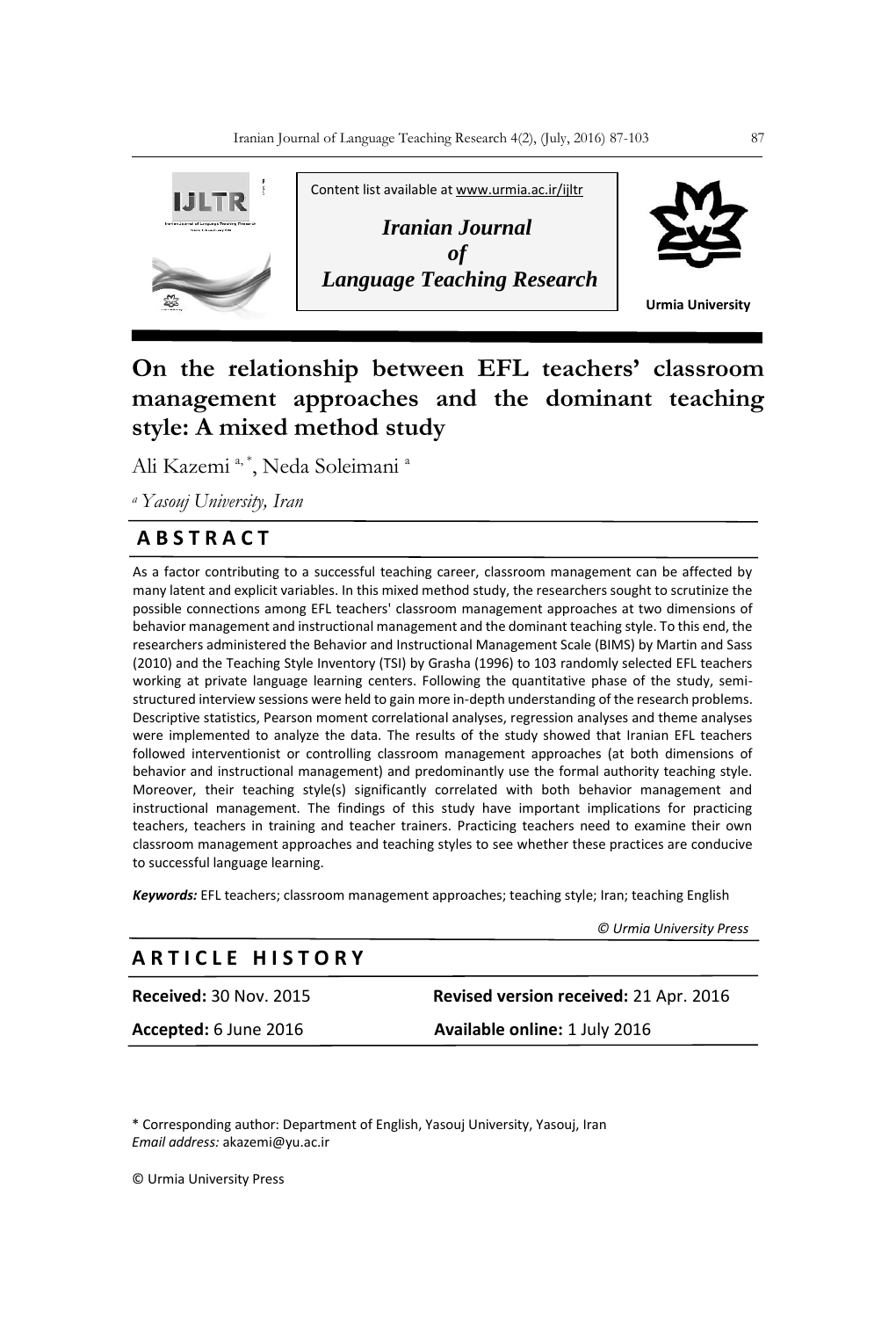## **Introduction**

Seeking a flourishing teaching career and building a successful learning environment seem endless quests for many teachers. Through this journey, teachers might note a diverse set of influential elements relating to successful teaching and learning. Two commonly voiced issues contributing to successful teaching and learning are classroom management (Marzano & Marzano, 2003) and teaching styles (Knowles, 1980). Classroom management is defined as a wide range of teachers' efforts to supervise students' learning activities, social interactions, and behaviors (Brophy, 1988; Burden, 2005; Good & Brophy, 2003; Wolfgang & Glickman, 1986). Teaching style refers to teachers' personal behaviors and techniques used to transmit and/or receive data from students (Kaplan & Kies, 1995).

A well-managed classroom generates a stress-free environment where positive learning is experienced and students feel increased sense of belonging to classroom (Freeman, Anderman, & Jensen, 2007). Brophy (1988) asserted that one of the determining factors in effective classroom management is the use of appropriate instructional methods to maximize learning which suits the academic needs of students. Further, Yilmaz and Çavaş (2008) held that teachers' teaching styles could be affected by their classroom management orientations.

Managing a language-learning classroom demands specific skills and expertise on the part of teachers (Brown, 2001). In an EFL classroom, management goes well beyond setting discipline and exerting physical control. Having said that, EFL teachers' more challenging task is developing rapport with the learners (Wright, 2005). Additionally, drawing an efficient lesson plan, selecting appropriate material for teaching that fits the learners' proficiency level, shaping a friendly learning environment and using desirable teaching styles reflect the complexity of EFL teachers' job (Harmer, 2007). Although the literature attests to the contribution of effective classroom management and teaching style to successful language learning, scant attention has been paid to the relationship between EFL teachers' classroom management and teaching style and other variables (Brown, 2007). This study aimed at capturing a more contextualized snapshot of EFL teachers' classroom management approaches and teaching styles and sought to determine whether there is any correlation between the aforementioned variables.

#### **Theoretical Framework**

#### *Classroom Management Approaches*

Although classroom management is a multifaceted phenomenon, Martin, Yin and Baldwin (1998) proposed that classroom management manifests itself in three main areas: behavior management, people management, and instructional management. Given this categorization, teachers' efforts to help students as individuals fall in the category of people management; their attempts at monitoring students' behaviors pertain to behavior management; and finally, teachers' attempts at selecting materials and setting daily routines belong to instructional management. These early categorizations underwent a few changes later on and the newly developed classroom management classifications, on which the current study is based, consist of behavior management and instructional management (Martin & Sass, 2010).

Wolfgang and Glickman (1986) proposed a model for teachers' classroom management approaches. Within this model, teachers' approaches to classroom management vary from more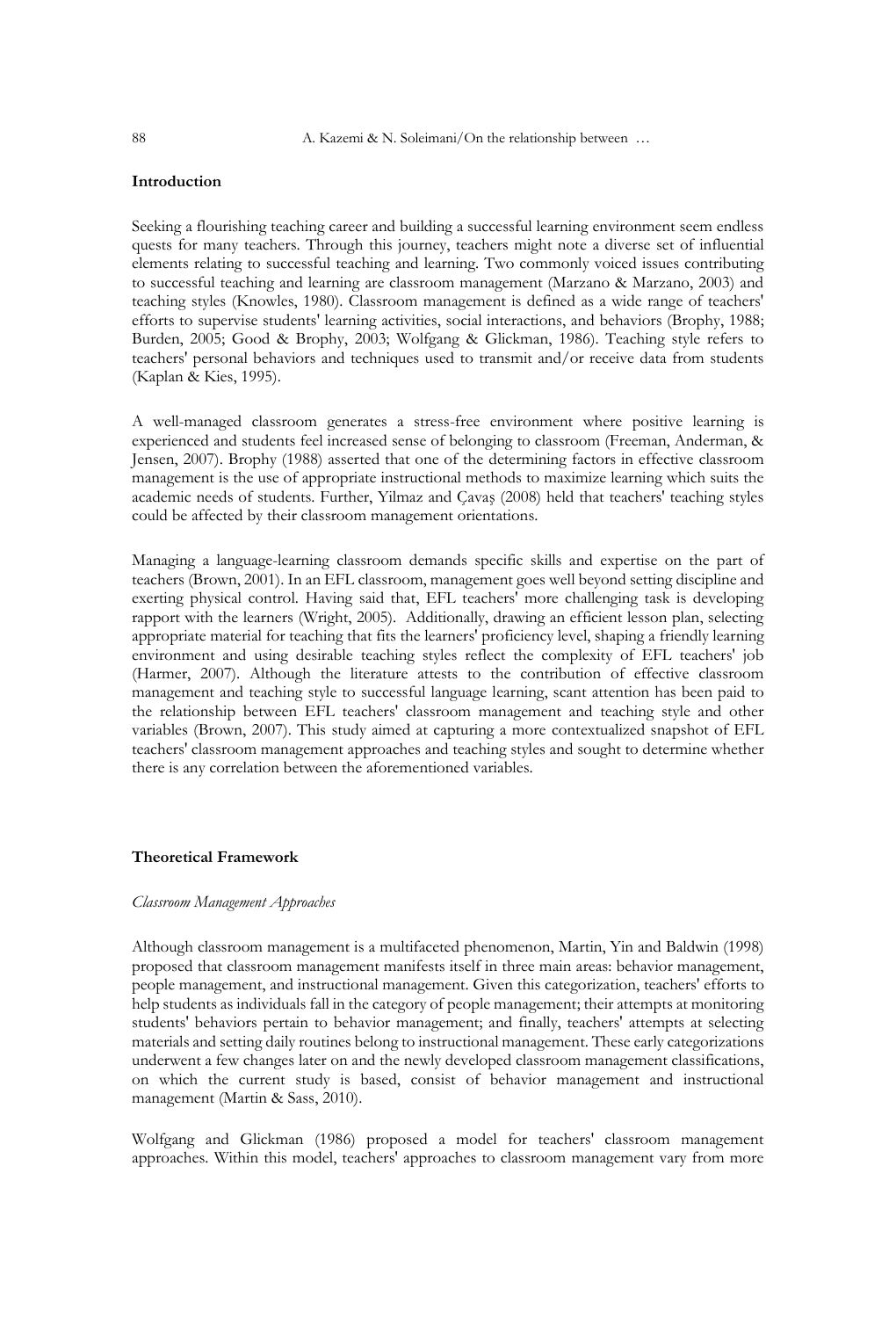controlling or interventionist to less controlling or non-interventionist. They conceptualized classroom management beliefs in three levels: interventionist, non-interventionist and interactionalist. From a non-interventionist point of view, a child needs to be driven to find his expression in the real world (Wolfgang, 2005). Therefore, a non-interventionist teacher believes he/she should be less involved in adjusting students' behaviors (Ritter & Hancock, 2007). On the other hand, an interventionist takes the control of the environment and students' manners. Interactionalists focus on the mutual give and take that can take place between learners and their environment. Halfway between the two lies the interactionalist approaches. Using this theoretical framework, Martin and Sass (2010) developed a scale for measuring teachers' classroom management approaches.

## *Teaching Style*

Jarvis (2004) provided a vivid account of teaching style: "The teachers' style is the totality of one's philosophy, beliefs, values, and behaviors, and it incorporates the full implementation of this philosophy" (p. 40).

Diverse classifications and categorizations could be observed for teaching styles, most of which are based on either teacher-centered or student-centered orientations. Grasha (1996) proposed the mostly acknowledged classification that was adopted in this study. He classified teaching styles into five types: expert, formal authority, personal model, facilitator, and delegator. Based on this model, an expert teacher possesses the knowledge that students need and is concerned with transmitting correct information to students. A formal authority teacher considers himself as a school member who enjoys a high status among students and believes in authoritarian system of teaching and managing classroom. The personal model teacher assumes himself as a model for students and students have to emulate his approaches. The facilitator teacher focuses on teacher-student interaction, tries to guide students by asking questions and suggesting options, and encourages students to make informed decisions. The delegator teacher is recognized as a resourceful person who is available at the request of students. Fostering autonomy in learners is of primary significance for the delegator teaching style.

The issue of concern is that teachers' teaching styles might differ depending on the context and students' needs, and that no single teacher adopts a single style in an educational setting. Grasha (1996) maintained, "Each style is not a box into which faculty Members fit. Rather, all of the dimensions shown are present in varying degrees within the attitudes and behaviors of teachers" (p.140). Teachers' dominant behavior and teaching style could be likened to the background color in a painting. According to Grasha (1996), we can "Think of each one as representing a different color on an artist's palette. Thus the colors blend together in various ways with some combinations of styles or blends becoming dominant in teaching while others fall into the background" (P.140). Given the pivotal role of teaching style, it is necessary to examine the nature of the teaching styles adopted by language teachers. This will be a pre-requisite for seeing which contribution, if any, they could make to learning.

Teaching styles which, among other things, are about decisions for presenting materials and involving students in what is going on in the classroom are influenced by teachers' beliefs about and attitudes towards classroom management. When it comes to practical classroom management, teachers need to translate their beliefs into setting proper codes for classroom interactions and teaching styles (Smart, 2009).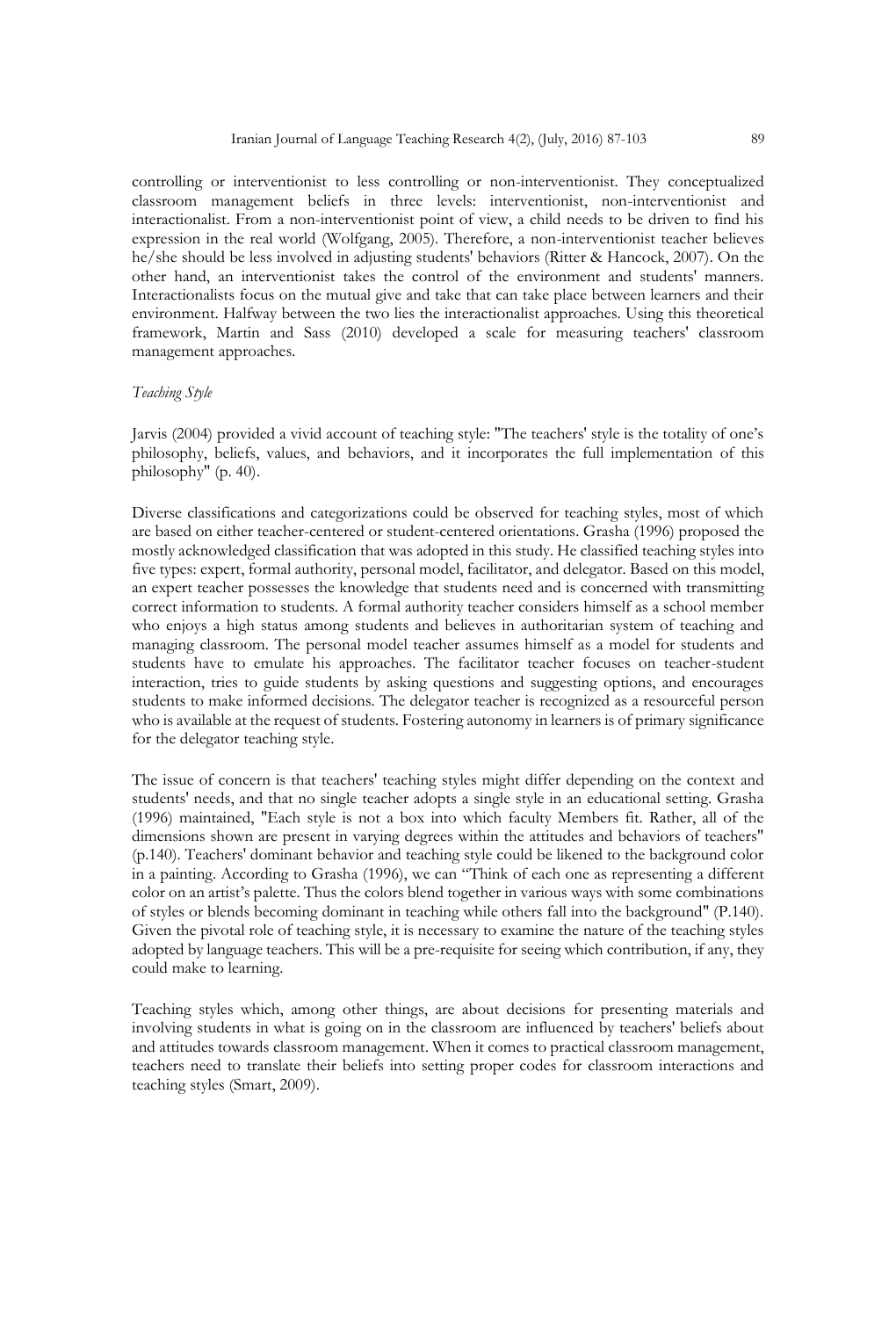## **Review of the Related Studies**

Classroom management is a process through which teachers try to establish a convenient and positive learning environment and control everything in the classroom (Evertson & Weistein, 2006). An effective classroom management profile fosters emotional, organizational and instructional support (Hamre & Pianta (2007). Emotional support is concerned with positive climate of classroom and teacher sensitivity. Organizational support is proper behavior management and instructional support deals with effective language modeling and giving constructive feedback (Hamre & Pianta, 2007).

Review of pertinent studies into classroom management shows that teachers' management profile is affected by multiple variables. Korthagen (2004) demonstrated that teaching experience influence classroom management and novice teachers practice less controlling approach, in comparison with the more experienced ones. Later studies showed that teachers' gender influences their classroom management approaches and that female teachers seem to take a less controlling approach in managing their classroom than male teachers (Rahimi & Hosseini, 2012). In addition, classroom management approaches differ depending on the subject matter (Ünal & Ünal, 2012), the context of teaching (Martin & Yin, 1999) and the cultural background (Zhou & Li, 2015).

In a foreign language-learning classroom, where English is used as both the medium and the content of teaching, the significance of effective management becomes more pronounced (Fowler & Sarapli, 2010). In addition to developing a well-controlled classroom, EFL teachers should maximize the learners' willingness to communicate (Richards & Rodgers, 2003).

The review of related studies shows that most of the investigations carried out into EFL classroom management issues focused on the challenges. For instance, findings of extant studies indicated that lesson planning, students' motivation and the mismatch between teaching method and learning affect EFL teachers' management negatively (Aydın & Bahçe, 2001; Korukcu, 1996). To create a well-maintained classroom and minimize these challenges, most EFL teachers resort to preventive strategies and external control (Yazdanmehr & Akbari, 2015).

Teaching style has been examined in relation with different variables in various contexts. Brew (2002) showed that teaching style differed depending on teachers' age, gender, the level of education and learning styles. The study showed that female teachers and novices practiced more learner-centered styles of teaching. Riazi and Razmjoo (2006) studied language-teaching methodologies adopted in Shiraz EFL centers. They utilized observation and a self-developed questionnaire to collect the data. Their findings revealed that EFL teachers tend to practice communicative language teaching in private language centers and practice learner-centered styles of teaching. In addition, Faruji (2012) selected 24 teachers working at private language learning centers in Mashhad to examine EFL teachers' dominant teaching styles. Through teaching style questionnaire developed by Grasha (1996) and interviews conducted, she found that EFL teachers resort to formal authority style. In a similar study, Kazemi and Soleimani (2013) used the Teaching Style Questionnaire to collect their data. Using descriptive statistics, they found that EFL teachers tend to practice more teacher-centered style of teaching at private language centers. In a similar vein, Rahimi and Hoseini Karkami (2015) examined the role of EFL teachers' classroom discipline strategies in their teaching effectiveness and their students' motivation and achievement in learning English. They used Effective Iranian EFL Teacher Questionnaire and Attitude/Motivation Test Battery to collect the data. Findings of the study showed that punitive strategies were used to control disruptive behaviors and this manner led to students' demotivation for learning.

Classroom management approaches can change depending on instructional style and teaching practices. Woolfolk Hoy and Weinstein (2006) proposed a hypothetical relationship between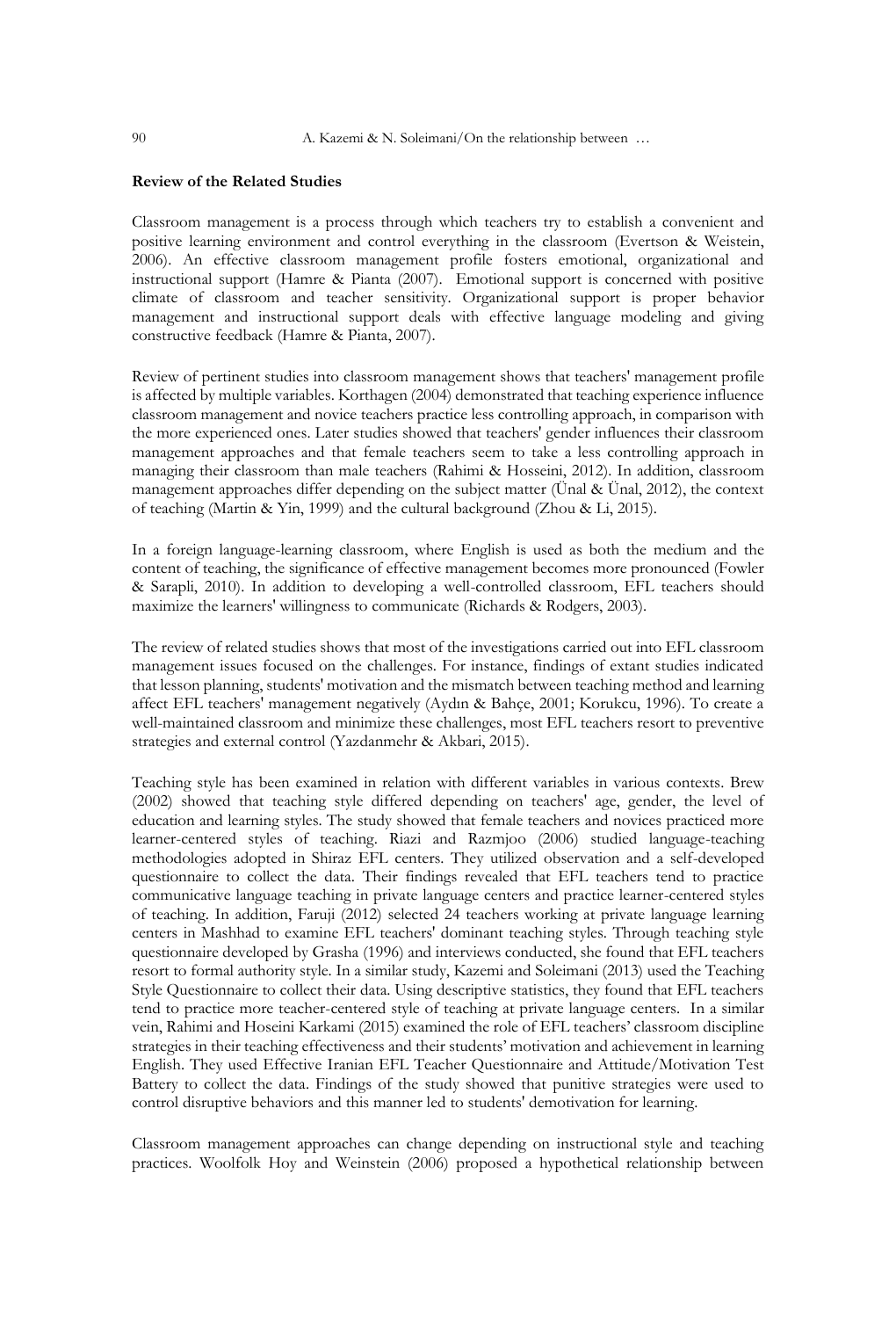teachers' instructional methods and their classroom management approaches. With regard to this hypothesis, the teachers implementing deductive teaching methods seek an explicit dominance over the classroom, whereas learner-centered teachers value group discussion and peer work. Following that, Yasar (2008) tested this hypothesis and examined the relationship between the classroom management approaches and instructional practices in Turkey. The results showed that primary school teachers employing a constructivist approach to teaching tend to use a student-centered approach to classroom management.

In Iran, Rahimi and Assadollahi (2012) examined EFL teachers' classroom management orientations and teaching styles at high school. The findings of their quests indicated that EFL teachers adopt a controlling orientation to classroom management and their classroom management approaches showed significant relationship with teaching style.

In his state-of-the-art article, Richards (2002) called second and foreign language teaching an evolving and constantly changing field giving birth to new practices and courses of actions. In line with these changes, language education has undergone a sensible shift in curriculum deign, teaching methodologies and classroom management teaching over the last 30 years (Richards, 2002). However, in Iran, public and private systems of education have not been equally affected by these changes and the private education system has been more open to incorporating new changes (Sadeghi & Richards, 2015), whereas more traditional methods and practices are still practices at secondary levels (Atai & Mazlum, 2013).

In addition to classroom management challenges in general education, EFL teachers might face unique challenges in classroom management, which is mainly due to the use of English in classroom (Linse & Nunan, 2005). Although classroom management is a major concern for teachers and is a factor contributing to teachers' burnout, classroom management approaches in the literature are conspicuously under-researched (Tal, 2010). Specifically, there remains a dearth of studies into details of the approaches EFL teachers pursue to manage their classroom and what styles of teaching are incorporated with management approaches to maximize the learning effects (Esmaeeli, 2002). Furthermore, most of the previous studies pertinent to EFL teacher education have focused on issues at high schools in Iran and very few published investigations dealing with EFL classroom problems at private language learning centers are available (Yazdanmehr & Akbari, 2015).

Although classroom management and teaching style have been the subject of many studies in different contexts, very little research evidence documenting the relationship between EFL teachers' classroom management approaches and teaching style is available. The overarching purpose of this study is to examine the relationship between these two variables and to determine whether the lenses through which EFL teachers view teaching style and classroom management are the same.

With this in mind, this study aimed at filling the gap in literature on EFL teachers' classroom management approaches and teaching styles by answering the following questions:

1. What classroom management approaches do Iranian English teachers follow?

2. Is there any significant relationship between EFL teachers' classroom management approaches and their dominant teaching style in private language centers?

3. To what extent, if at all, can EFL teachers' classroom management approaches predict their dominant teaching style?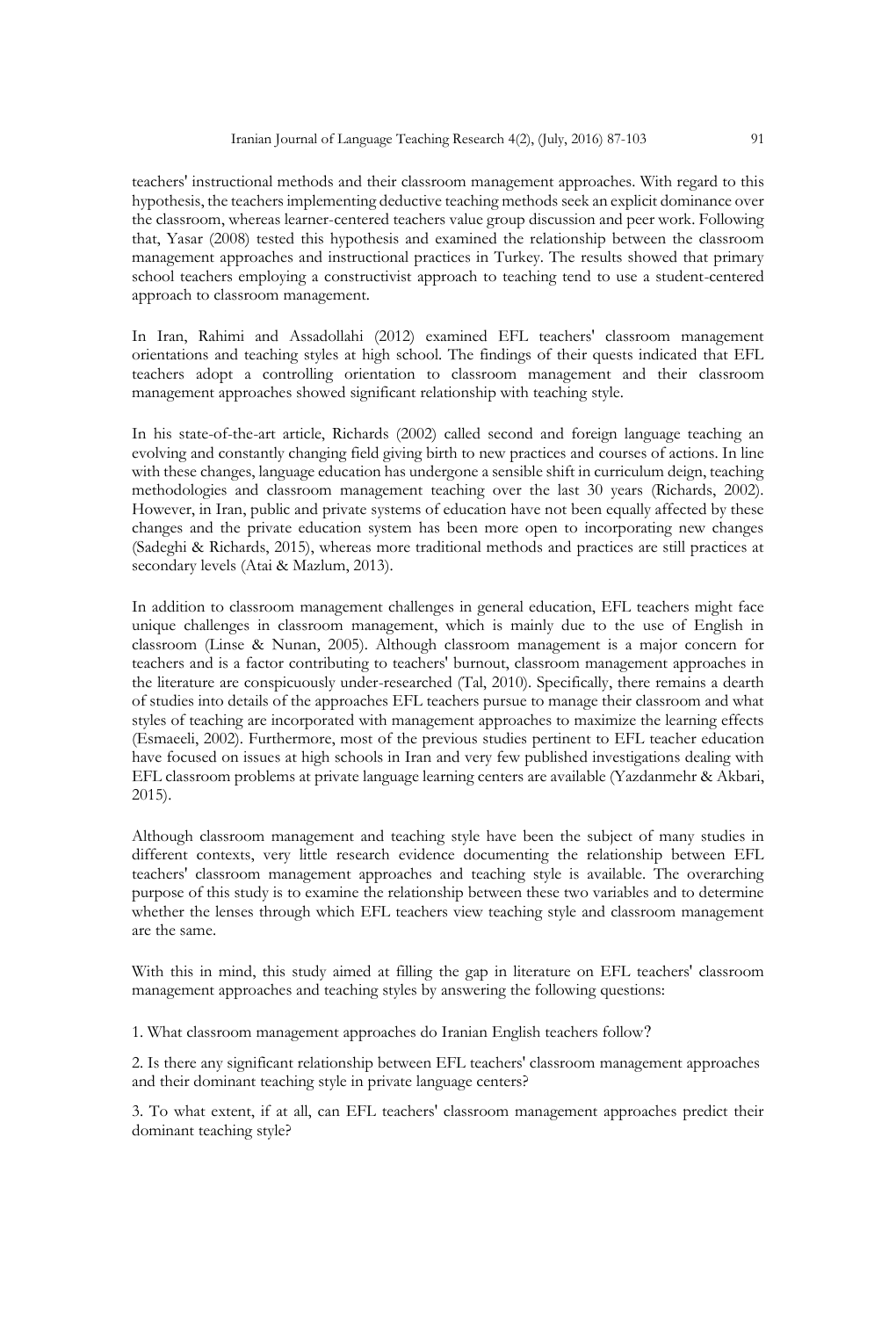## **Method**

#### *Research Design*

To answer the research questions, the researchers used a sequential exploratory mixed method research. Mixed method research or MMR, as suggested by Riazi and Candlin (2014),"is more concerned with the conceptualization of reality at different levels and with multiple dimensions and how knowledge of the object of study can be produced using both quantitative and qualitative methodologies" (p. 141). Teddile and Tashakori (2008) maintained that MMR is an approach to research that compensates for the weakness of qualitative and quantitative methods by combining both inductive and deductive approaches. In keeping with this, the researchers adopted both quantitative and qualitative methods to gain insights into the problems at hand.

#### *Participants*

Cluster random sampling procedure was used to select the participants of this study. To this end, of the 50 private language learning centers in Yasuj and Gachsaran (two cities located in southwest of Iran), thirteen clusters comprising of one hundred and three EFL teachers whose age ranged from 18 to 36 were randomly chosen to participate in the study. For interview sessions, 10 participants volunteered, who were interviewed later. Table 1 provides rather detailed demographic information of the participants.

#### Table 1

*Demographic Information of participants*

| Variable           |    | $\frac{0}{0}$ |
|--------------------|----|---------------|
| Gender ( $n=103$ ) |    |               |
| Male               | 37 | 35.92         |
| Female             | 66 | 64.07         |
|                    |    |               |
| Level of education |    |               |
| <b>B.A.</b>        | 61 | 59.22         |
| M.A.               | 37 | 35.92         |

#### *Instruments*

#### *Behavior and Instruction Management Scale (BIMS)*

Behavior and Instructional Management Scale (BIMS) is a standard questionnaire developed by Martin and Sass (2010) and is a twenty-four item questionnaire based on six-point Likert scale whereby "1" means *strongly disagree* and "6" means *strongly agree*. Martin and Sass (2010) established the construct validity of BIMS. This inventory includes two main subscales: behavior management (BM) and instructional management (IM) each of which contains twelve items. The first twelve items of this questionnaire tap into teachers' behavioral management approaches. To be more specific, this section addresses teachers' performance in setting rules in classroom, controlling students' behavior and determining punishment for off-task behaviors and misbehaviors. The participants' approaches concerning instructional management in classroom are to be ingestigated through the second subscale of BIMS. Instructional management subscale (IM) contains twelve items asking teachers about what they do to monitor learning activities, to set daily routines and to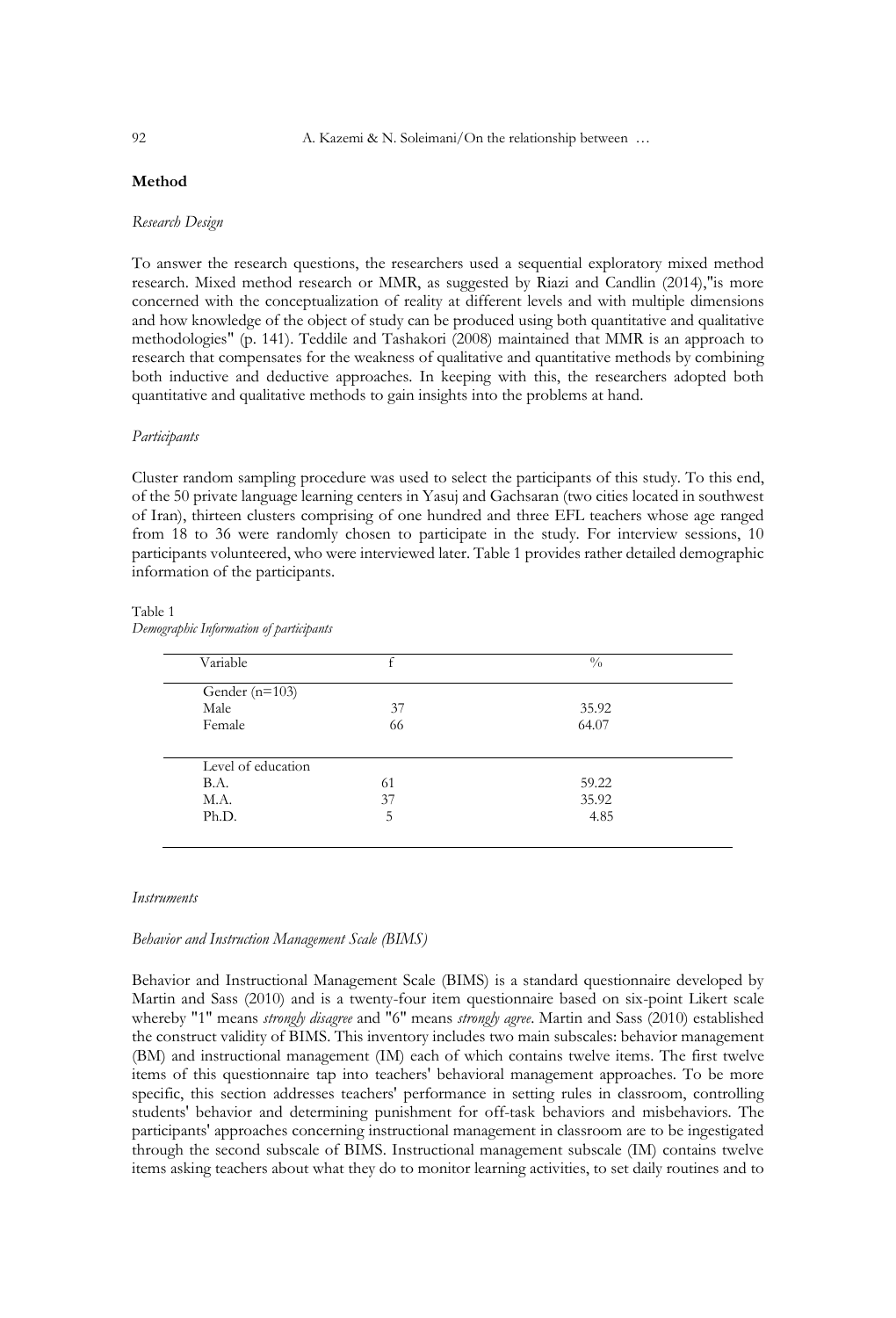select teaching materials. Here are some examples of the items in BIMS: "I firmly direct students back to the topic when they get off task" (BM8), "I nearly always use group work in my classroom" (IM5) and "I use student input when creating student project" (IM6).

## *Teaching Style Inventory*

Teaching Style Inventory (TSI) is a standard scale. It is a forty-item questionnaire constructed and validated by Grasha (1996). In this questionnaire, a five-point Likert scale ranging from 1= strongly disagree to 5= strongly agree is utilized. This inventory categorizes teachers' instructional behaviors into five styles: (a) expert, (b) formal authority, (c) personal model, (d) facilitator, and (e) delegator. In fact, each subsection of TSI is composed of eight questions and teachers are supposed to mark the choice that best describes their teaching preferences. Specifically, eight questions are related to expert teaching style, eight items to formal authority, eight items to personal model, eight items to facilitator, and eight items to delegator. For example, the following items reflect expert teaching style: "facts, concepts and principles are the most important things that students should acquire", "My standards and expectations help students develop the discipline they need to learn"; "Students receive frequent verbal and/or written comments on their performance".

To ensure the reliability of TSI and BIMS, Cronbach's Alpha was run in the current study. Overall, the reliability of BIMS and TSI were 0.78 and 0.75, respectively. The reliability for behavior management was 0.75 and for instructional management, it was 0.78. When Cronbach's alpha is 0.7 or higher, then the reliability index is acceptable (Cohen, Manion & Morrison, 2007). A number of demographic questions were included in the questionnaire to elicit information about the participants' background.

#### *Interview*

It was necessary to develop a questionnaire for semi-structured interviews. In order to accomplish this, the related literature was reviewed and an item pool was generated. The initial form of the questionnaire was piloted first to remove any problems or ambiguities. In the light of the feedback received, the final form of the questionnaire was assembled and was later administered to the participants. As quantitative data provides a general understanding of the phenomena and might not offer illuminating details (Ary, Jacobs, Sorensen & Razavieh, 2010), the researchers conducted semi-structured interviews to gain insights into the problems at hand.

#### *Procedure of the Study*

The current study was carried out from August to September 2015. Through one-to-one administration, the instruments were distributed among the participants. Statistical Package for Social Sciences (SPSS), Version 16, was used to conduct quantitative data analysis. To analyze the data, multiple statistics were used. Descriptive statistics were calculated to shed light on EFL teachers' classroom management approaches. In addition, to find the possible relationship between EFL teachers' classroom management approaches and dominant teaching styles, the Pearson correlation was run. Finally, multiple regression analysis was run to see whether EFL teachers' classroom management approaches could predict their dominant teaching style.

For the interviews sessions, ten EFL teachers volunteered to participate in this phase of the study. The researchers first sought the participants' consent to record their voice. The participants were also informed about the purpose of the study. To establish rapport with the respondents, the interview sessions were carried out in Persian and each interview session took about fifteen minutes on average (see the Appendix for the interview questions). Then the audio-recorded interviews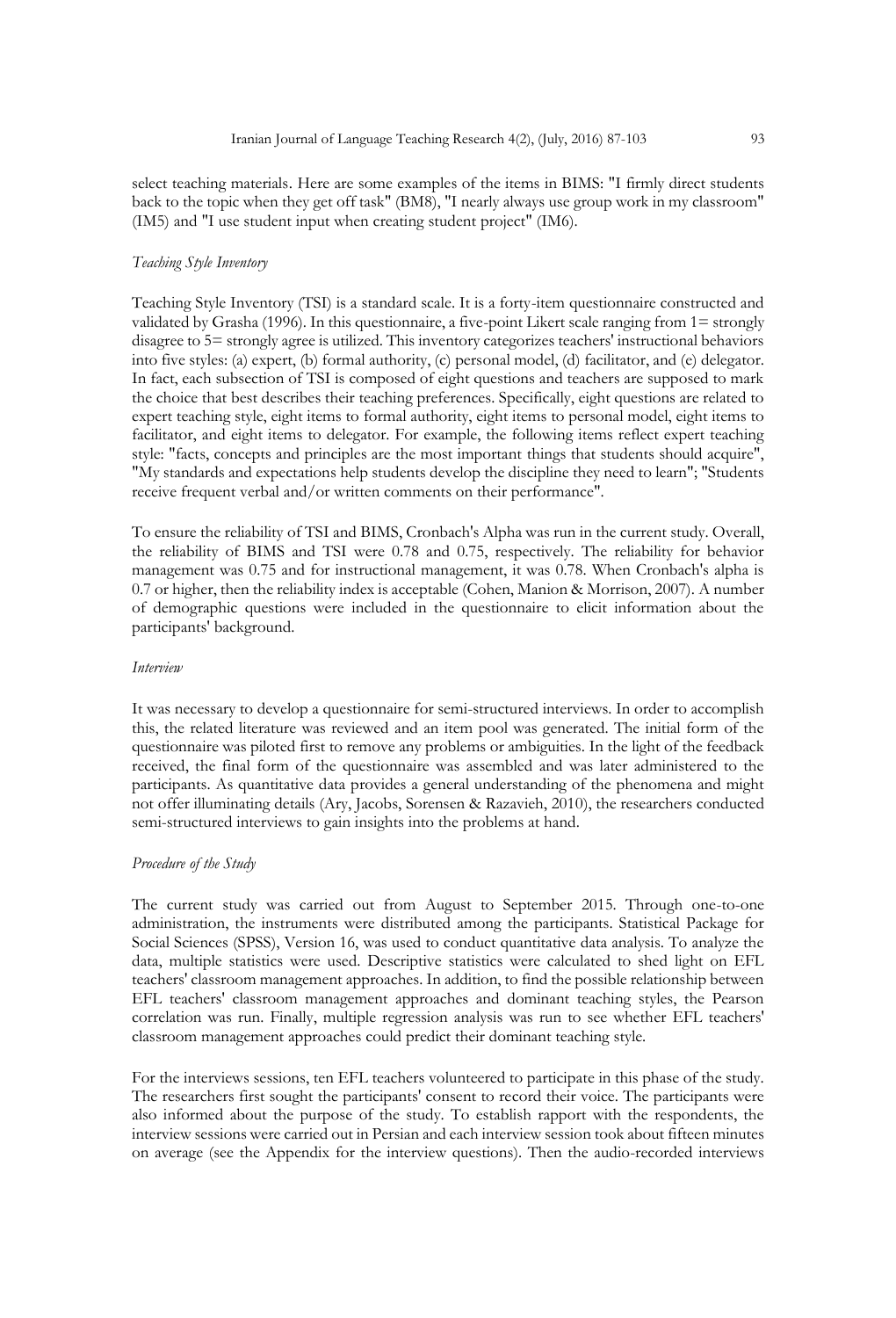were transcribed verbatim and theme analyses were performed on them. In order to accomplish this, the researchers examined the transcriptions to see which themes emerge from the data. They were then checked again the data to see whether the right themes have been formulated and whether new themes emerge. To ensure reliability, the researchers did the codings independently and agreed on the discrepancies. Then, they were checked for redundancy and were constantly compared to determine the themes and the sub-themes.

### **Results**

Descriptive statistics of the BIMS questionnaire showed that the means of the sample in behavior management and instructional management subscales were 44.86 (SD=7.06) and 43.06 (SD=7.26), respectively (See Table 2). Each subscale consists of 12 items; hence the possible minimum score is 12 (less controlling), the possible maximum score (most controlling) is 72 and the expected mean score is 42. Because the participants marked the responses reflecting more controlling approaches to classroom management, the results showed high scores (higher than expected mean score) on both behavior management and instructional management scales, suggesting that EFL teachers tended to use more controlling (interventionist) approaches on both dimensions.

Table 2 *Descriptive Statistics of EFL teachers' Classroom Management Approaches*

| Scale | N   | range | $\cdot$<br>min | max | mean  | Std. Deviation |
|-------|-----|-------|----------------|-----|-------|----------------|
|       |     |       |                |     |       |                |
|       |     |       |                |     |       |                |
|       |     |       |                |     |       |                |
|       |     |       |                |     |       |                |
|       |     |       |                |     |       |                |
| BM    | 103 | 33    | 36             | 72  | 44.86 | 7.60           |
|       |     |       |                |     |       |                |
|       |     |       |                |     |       |                |
|       |     |       |                |     |       |                |
| IM    | 103 | 26    | 20             | 70  | 43.06 | 7.26           |
|       |     |       |                |     |       |                |
|       |     |       |                |     |       |                |
|       |     |       |                |     |       |                |

*IM: instructional management, BM: behavior management*

In addition, EFL teachers' dominant teaching style was determined, using descriptive. According to the results, EFL teachers predominantly use formal authority teaching style (mean =30.20, SD=5.03). Given the descriptive statistics, after formal authority style, EFL teachers perform Facilitator Style (mean=28.05, SD=3.30), Delegator (mean=27.41, SD=3.84), Personal Model (mean=25.93, SD=3.16) and Expert Style (mean=25.03, SD=3.16), respectively (See Table 3).

Table 3 *Descriptive Statistics for Teaching Styles (TSI)*

| Teaching styles      | N   | Min | Max | Mean  | SD <sub>1</sub> |  |
|----------------------|-----|-----|-----|-------|-----------------|--|
| Formal authority 103 |     | 22  | 40  | 30.20 | 5.03            |  |
| Facilitator          | 103 | 20  | 38  | 28.05 | 3.30            |  |
| Delegator            | 103 | 15  | 38  | 27.41 | 3.84            |  |
| Personal model       | 103 | 17  | 33  | 25.93 | 3.16            |  |
| Expert model         | 103 | 11  | 24  | 18.78 | 2.66            |  |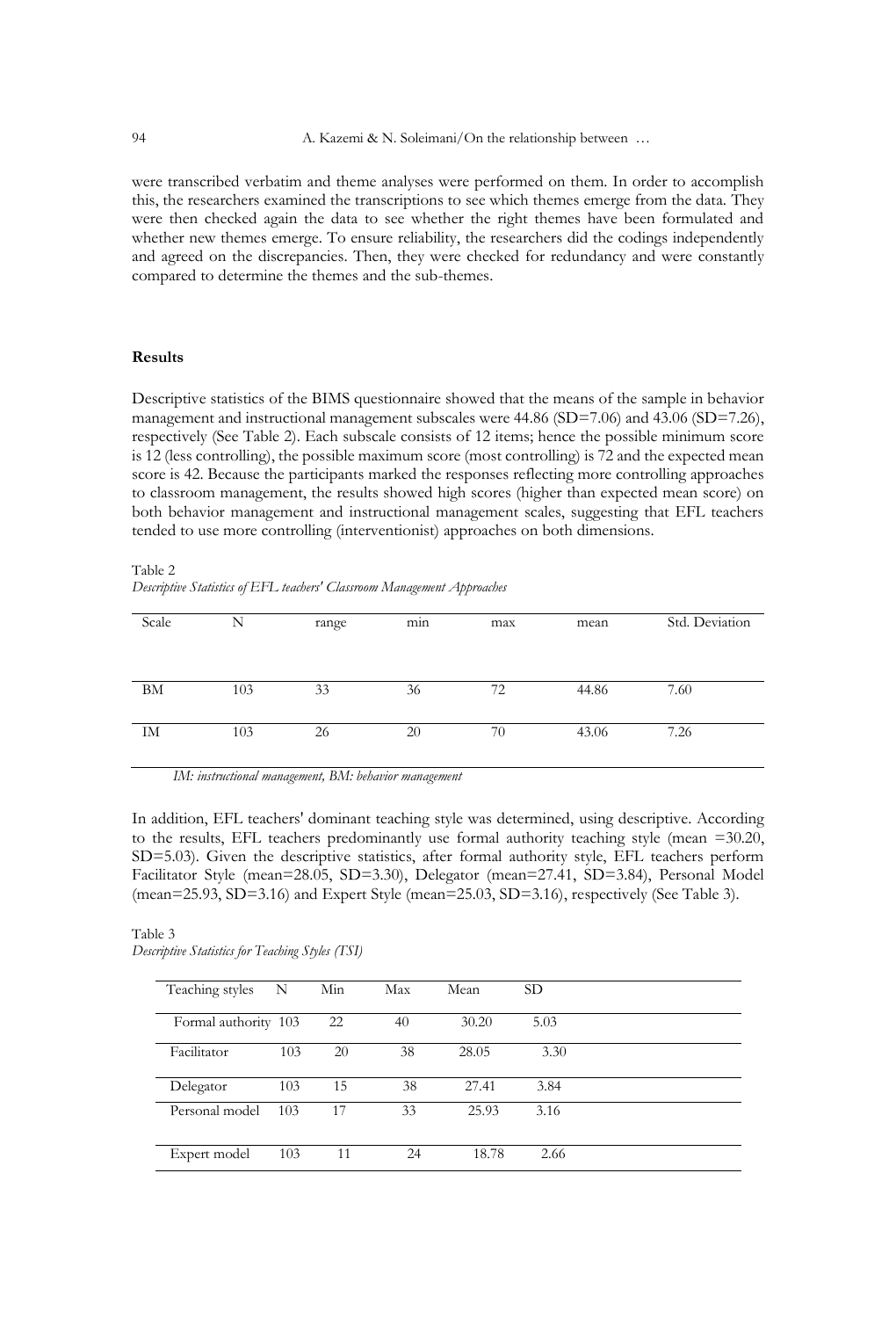The findings of the qualitative phase of the study supported the idea of practicing controlling classroom management approaches and teacher-centered style of teaching. Using external control over the classroom activities and learners' behavior was the recurrent theme of interview analyses. Here are some excerpts of participants' statements:

*"When it comes to setting rules and regulations for students, I guess I am the most important authority. Therefore, I try to grasp the control of everything in my classroom, I mean selecting materials of learning, designing learning activities and discussion groups. I also try to intervene when students show misbehaviors and deviance".*

*"I guess this is the first and most important role that every teacher might play in a classroom. I try to take a controlling approach in managing my classroom and show my authority to reduce the problems".*

Most of the EFL teachers believed that they were the first and foremost agent in designing teaching activities and setting deadline for homework and term projects. The participants also pointed out that their expectations direct teaching practices:

*"I believe that my style of teaching is mainly teacher-centered. I am mainly responsible for decision making in classroom and leading students' learning. I encourage my students to follow examples".* 

To determine whether there is any relationship between EFL dominant teaching style and classroom management approaches, Pearson correlation was run. Correlation analyses showed that at the level of 0.01, a significant positive relationship exists between EFL teachers' dominant teaching style (formal authority) and behavior management  $(r=287, p<0.01$  (2-tailed)) (see Table 4).

#### Table 4 *Correlation between formal authority and BM*

| Variables           |         | DE  |      |     | Sig  |
|---------------------|---------|-----|------|-----|------|
| 1. Formal authority | $287**$ | 101 | 5.03 | 103 | .003 |
| 2. BM               | $287**$ | 101 | 7.60 | 103 | .003 |

The actual value of *p* was .003. Further, a positive significant association was found between EFL teachers' dominant teaching style and instructional management approach at the level of 0.01 (r=.254, *p*<0.01) (see Table 5).

Table 5 *Correlation between Formal authority and IM*

| Variables           |         | DF  | SD   |     | Sig  |
|---------------------|---------|-----|------|-----|------|
| 1. Formal authority | $.254*$ |     | 5.03 | 103 | .010 |
| 2. IM               | $.254*$ | 101 | 7.26 | 103 | .010 |

The correlations were conducted one by one for all of the variables. In total, EFL teachers' formal authority teaching style and behavior management approach were positively associated and as EFL teachers tended to use more formal authority teaching style, their behavior management tended to be more controlling (i.e., interventionist). The same positive correlation was found between EFL teachers' dominant teaching style and instructional management; therefore, if EFL teachers tend to use formal authority style, their instructional management approach becomes increasingly more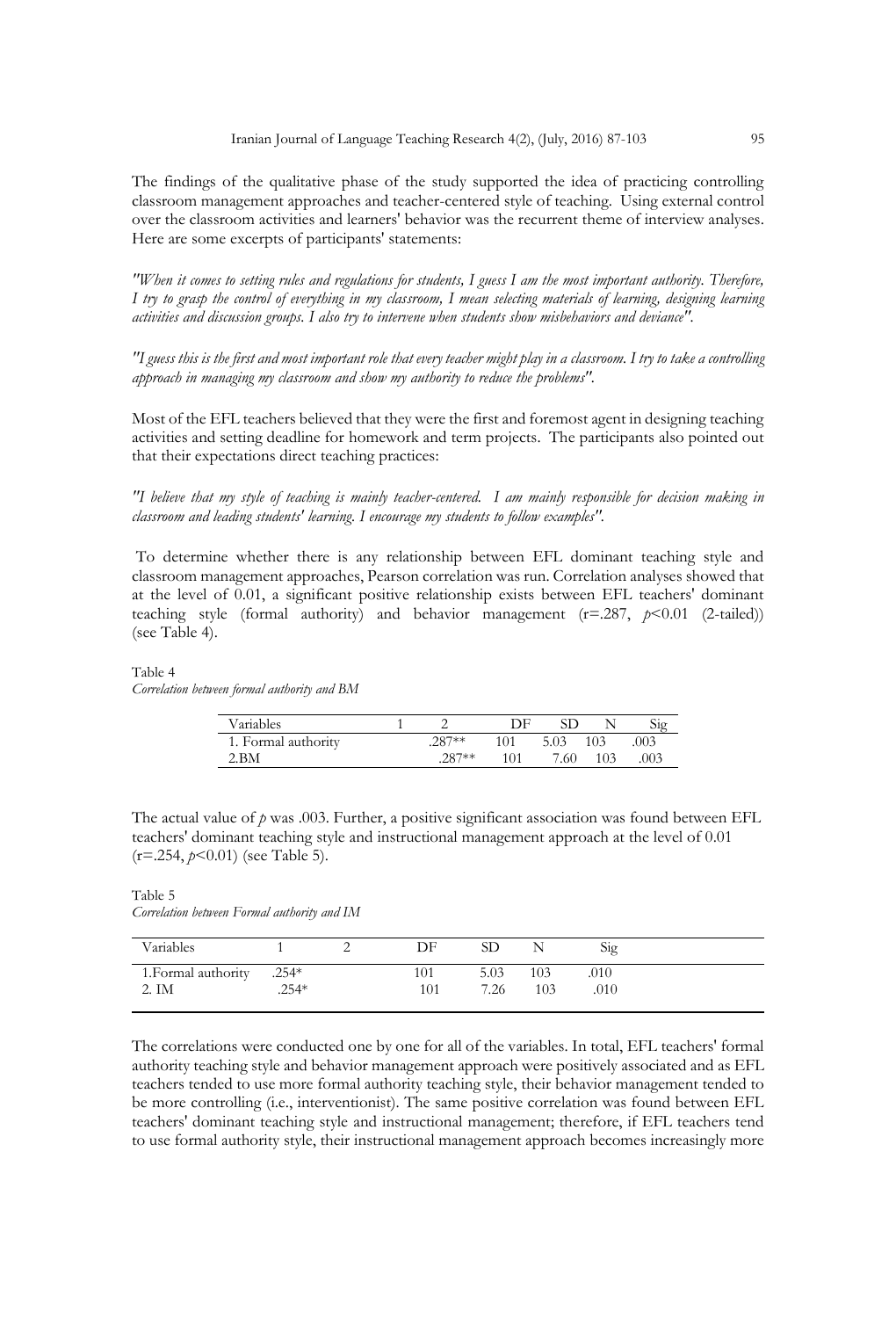controlling (i.e., interventionist). However, according to Cohen (1988), if  $.10 \le r \le 30$ , then the correlation is small.

Finally, multiple regression analysis was conducted to answer the third research question. This was done to determine whether EFL teachers' classroom management approaches can predict their dominant teaching styles or not. Enter method was used to run regression analysis. R-value is the amount of correlation between all variables entered, which was 0.34 and R square (0.116) was the extent of variance in formal authority style that could be accounted for by instructional and behavior management. The significance of regression model can be seen in Table 6.

Sum of squares df Mean square F Sig. Model Regression 299.1025 2 149.513 6.654 .002<sup>a</sup> 1 Residual 2285.693 100 22.8 Total 2584.718 102

Table 6 *ANOVA for Significance of Regression Model*

Then, the Standardized Beta Coefficient was considered to determine the contribution of each independent variable to the model. Based on Beta values, BM (behavior management) contributed  $0.250$  (t=2.588, sig. = .011) to formal authority style at the 0.05 level and was the significant predictor variable ( $p$ <0.05) (see Table 6). In short, for one standard deviation increase in behavior management, formal authority teaching style was expected to increase by 0.250. In addition, regarding Beta and p values, EFL teachers' instructional management scale could not significantly predict dominant teaching style.

#### Table 7 *Coefficients of Predictor and Dependent Variables*

|       |          | Unstandardized coefficient |            | Standardized<br>coefficients | t     | Sig. |
|-------|----------|----------------------------|------------|------------------------------|-------|------|
|       |          | B                          | Std. error | Beta                         |       |      |
| Model | constant | 16.735                     | 3.767      |                              | 4.379 | .000 |
|       | BM       | .191                       | .074       | .250                         | 2.258 | .018 |
|       | IM       | .164                       | .168       | .095                         | 1.943 | .056 |

The results of the interview analyses showed that EFL teachers' classroom management approaches were associated with their dominant teaching style. Teaching and managing classroom happen simultaneously and teachers' policy and performance are affected by each other. When a teacher believes that he is responsible for providing guidelines and giving instruction, (s)he expects the learners to be compliant with the rules. The following is an example of EFL teachers' comments in this regard:

*"I do not permit a large degree of latitude for students' involvement in making decision at different level of teaching and classroom management. See for example when I show a controlling behavior in classroom to minimize*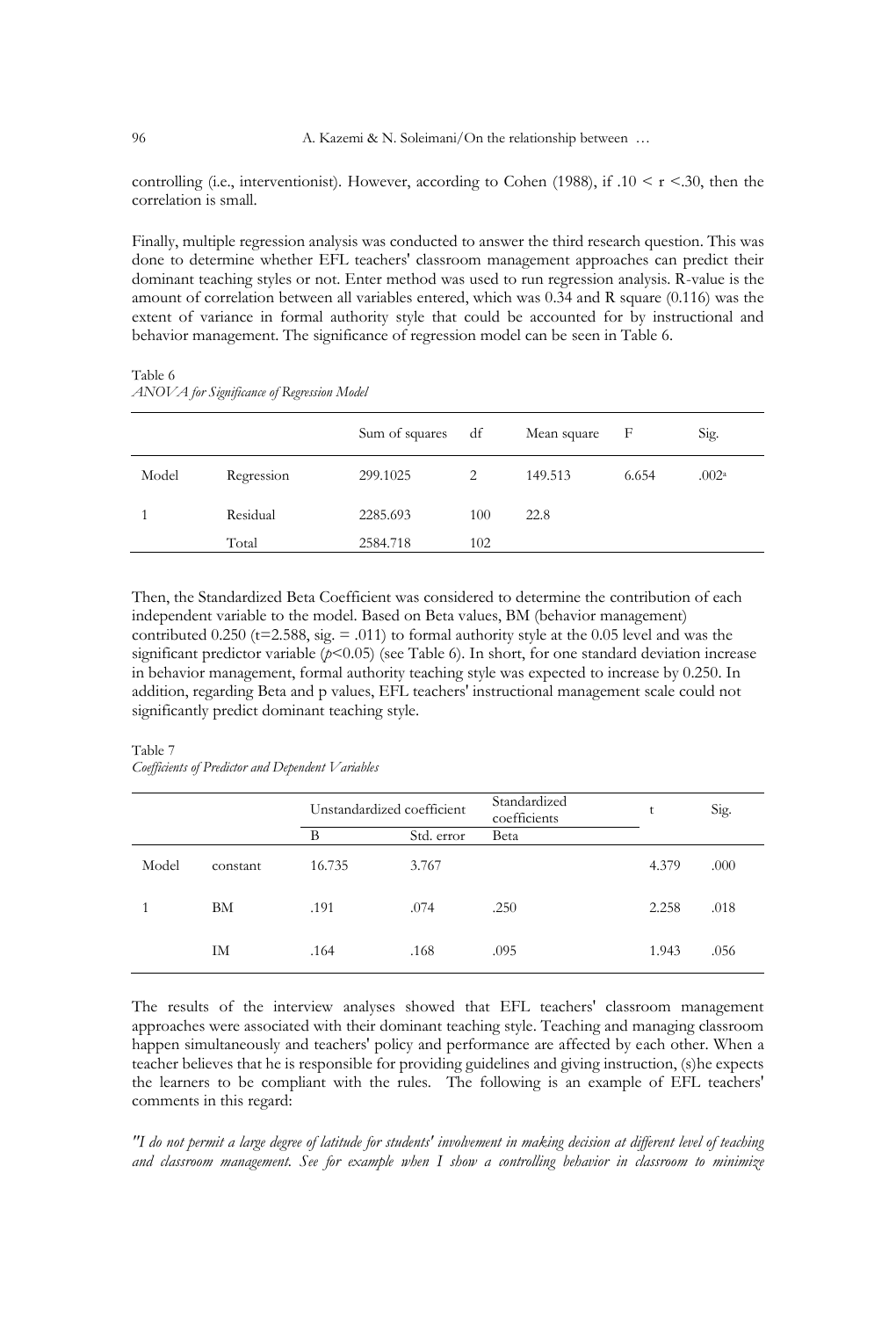*misbehavior, this inevitably affects the way I teach and my style of teaching. I guess I need consistency in my manner and everything related to my teaching and management behavior".*

### **Discussion**

The findings of this study demonstrated that EFL teachers tend to adopt controlling or interventionist approach at two dimensions of behavior and instructional management. Further, correlational analyses showed that the participants' classroom management approaches and dominant teaching style (i.e., formal authority) were significantly related to each other. Therefore, this could be taken to mean that EFL teachers in this study follow a more teacher-centered approach to teaching style and classroom management. Results of the study regarding the dominant teaching style of EFL teachers lend support to the findings of Faruji (2012), who found that EFL teachers use formal authority style. Faruji also used Grasha's TSI to collect data from 23 EFL teachers in private language centers. The similarity between findings of this study and Faruji's could be due to the data collection inventories and setting, as both studies were carried out in private language centers. Nonetheless, it needs to be pointed out that only 23 teachers participated in Faruji's study via non-random sampling and the findings might not be generalizable to other contexts. In addition, Riazi and Razmjoo (2006) found that EFL teachers tend to adopt studentcentered styles in private language centers in Shiraz. The discrepancy between the findings of this study and that of Riazi and Razmjoo could be due to the different contexts in which the studies were carried out and different participants involved in the studies.

The idea of possible connection between EFL teachers' classroom management approaches and teaching styles has been vouched earlier, though in a different context. Previously, Rahimi and Assodollahi (2012) examined the relationship between EFL teachers' classroom management orientations and teaching styles in Iranian high schools and came up with similar results. They used an earlier version of the questionnaire on classroom management approaches (Martin, Yin & Baldwin, 1998) and Teaching Activities Preference (TAP) Questionnaire (Cooper, 2001) to glean their data. Among other things, the study indicated significant associations between EFL teachers' behavior and instructional management approaches and teaching preferences in Iranian high schools.

The striking similarity between the findings of the present study and those of Rahimi and Assodollahi (2012) and Yazdanmehr and Akbari (2015) could be due to the fact that in the Iranian context the factors which determine teachers' behaviors and form their beliefs are more or less the same. That is why no matter where teachers teach and what pre-service and in-service training programs they have attended, they tend to be more controlling in their approaches to classroom management. In private language centers in Iran, EFL teachers are expected to practice more student-centered styles of teaching and give latitude to students to voice their opinions. This was not the case in the present study, which could be due to the fact that in Iran, most teachers still believe in traditional methodologies and styles in educational settings and tend to maintain dominance over the students (Pishghadam & Navari, 2010). This finding is clearly at odds with the argumentation put forward by Rogers and Freiberg (1994) that a shift in instructional approach from teacher-centered to student-centered requires a shift in classroom management orientations. According to Soodak (2003), curriculum is a factor affecting teachers' classroom management plan. It appears that curriculum alone is not sufficient to bring about changes in EFL teachers' classroom management orientations.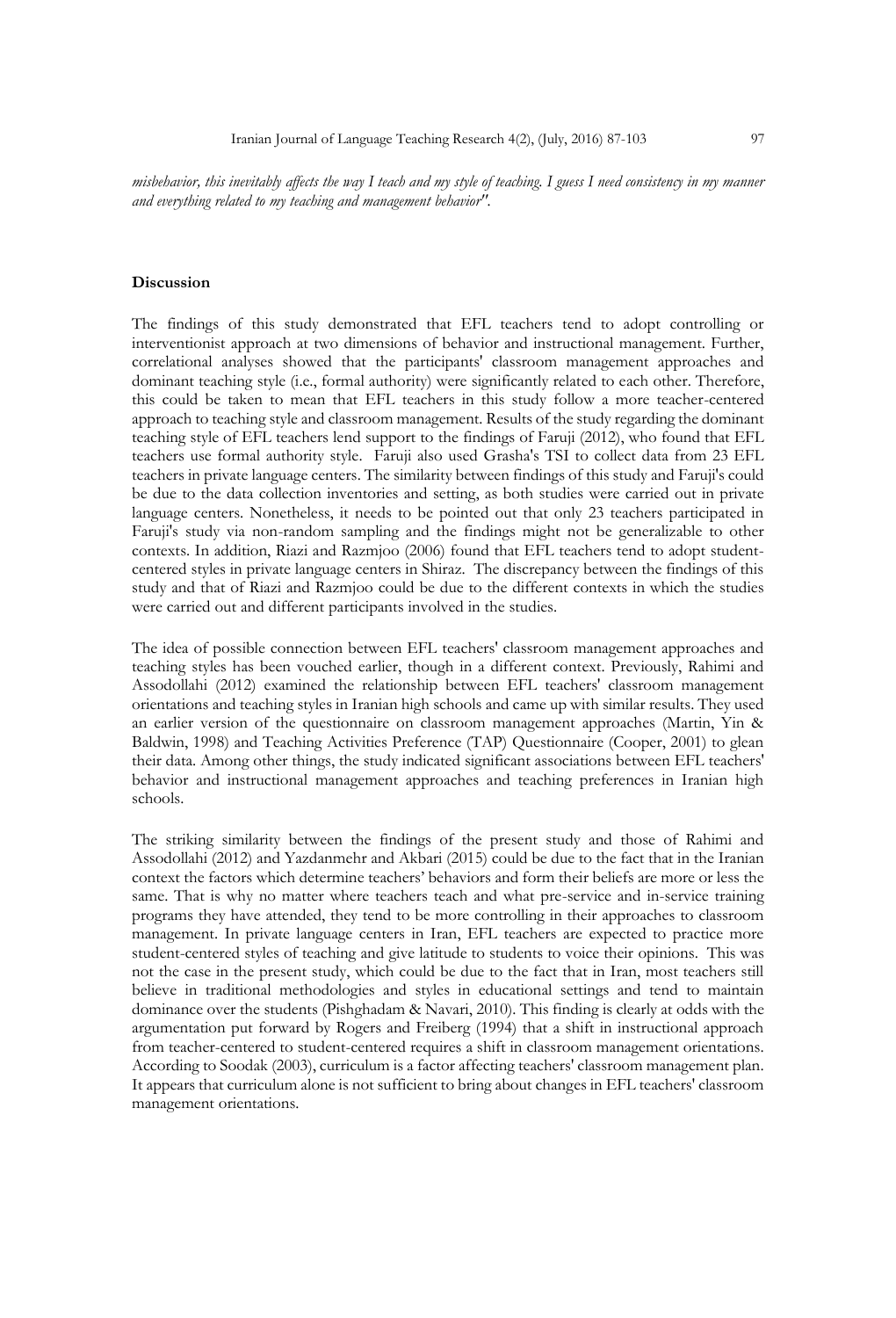The results of the study suggesting the relationship between teachers' classroom management approaches and the dominant teaching style were in line with the findings of a study carried out by Yasar (2008) in Turkey. Yasar was interested in finding the association between 256 elementary teachers' classroom management approaches and instructional approaches. He made use of a selfdeveloped inventory to collect data. Findings of his study revealed that primary school teachers who employ constructivist instruction tend to use a student-centered management approach rather than a teacher-centered one. That is, teachers' management approaches were consistent with their instructional approaches. Apparently, curriculum shifts could affect teaching styles in Turkey.

The results of this study could be interpreted in the light of teachers' philosophy. Martin and Baldwin (1993) believe that teachers' philosophy is an ideological continuum one end of which shows teacher-centeredness and the other extreme is student-centeredness. Drawing a clear-cut borderline between these two extremes is not an easy task, if not impossible (Tal, 2010). Given that, seemingly, EFL teachers in this study tend to adopt a more teacher-centered philosophy and exert control when it comes to managing the students and teaching practice.

Findings of this study have important implications for practicing teachers, teachers in training and teacher trainers. Practicing teachers need to examine their own classroom management approaches and teaching styles to see whether these practices are conducive to successful language learning. Teacher trainers also need to make sure that training in effective classroom management is built into the programs intended for prospective teachers.

Equipped with the knowledge of classroom management approaches and teaching styles, teachers are expected to be in a better position to examine their practices and, thus, to make informed decisions about these important, but often neglected, areas of their teaching. This familiarity, hopefully, will result in enhancement of teacher reflectivity in EFL contexts, and assist teachers in monitoring themselves and dynamics of classroom, setting practicable rules, and adopting the most appropriate teaching style and classroom management approach. Additionally, this knowledge allows teachers to have a deeper understanding of the components of students' learning processes (Nielson, 2007).

## **Conclusion**

Given the significance of classroom management in a successful teaching career, this study was an attempt to examine the relationship between EFL teachers' classroom management approaches and teaching style. Findings of this study were indicative of an important fact: regardless of other factors beyond the control of the researchers (e.g. teachers' cultural background and socioeconomic status), nowadays, learning- and learner-centeredness are gaining momentum in language education. In spite of this, in the context of Iranian private language centers, a sense of teachers' authority, control and teacher-centeredness is still dominant.

On a different note, given the limitations, which the researchers encountered in conducting the current study, the findings should be interpreted with caution. To begin with, the sample was chosen from two cities only. Including participants from more cities could ensure a more representative sample. In addition, given the nature of the variables in question, the instruments used to collect the data may not be adequate. In order to get round this problem, it is possible to try triangulation to ensure that the right data are obtained. Finally, teachers' teaching experience, place of teaching, and other demographic characteristics could play moderating roles affecting the connections between EFL teachers' classroom management approaches and teaching style. These were not taken into account simply because they were not part of the objectives of the study.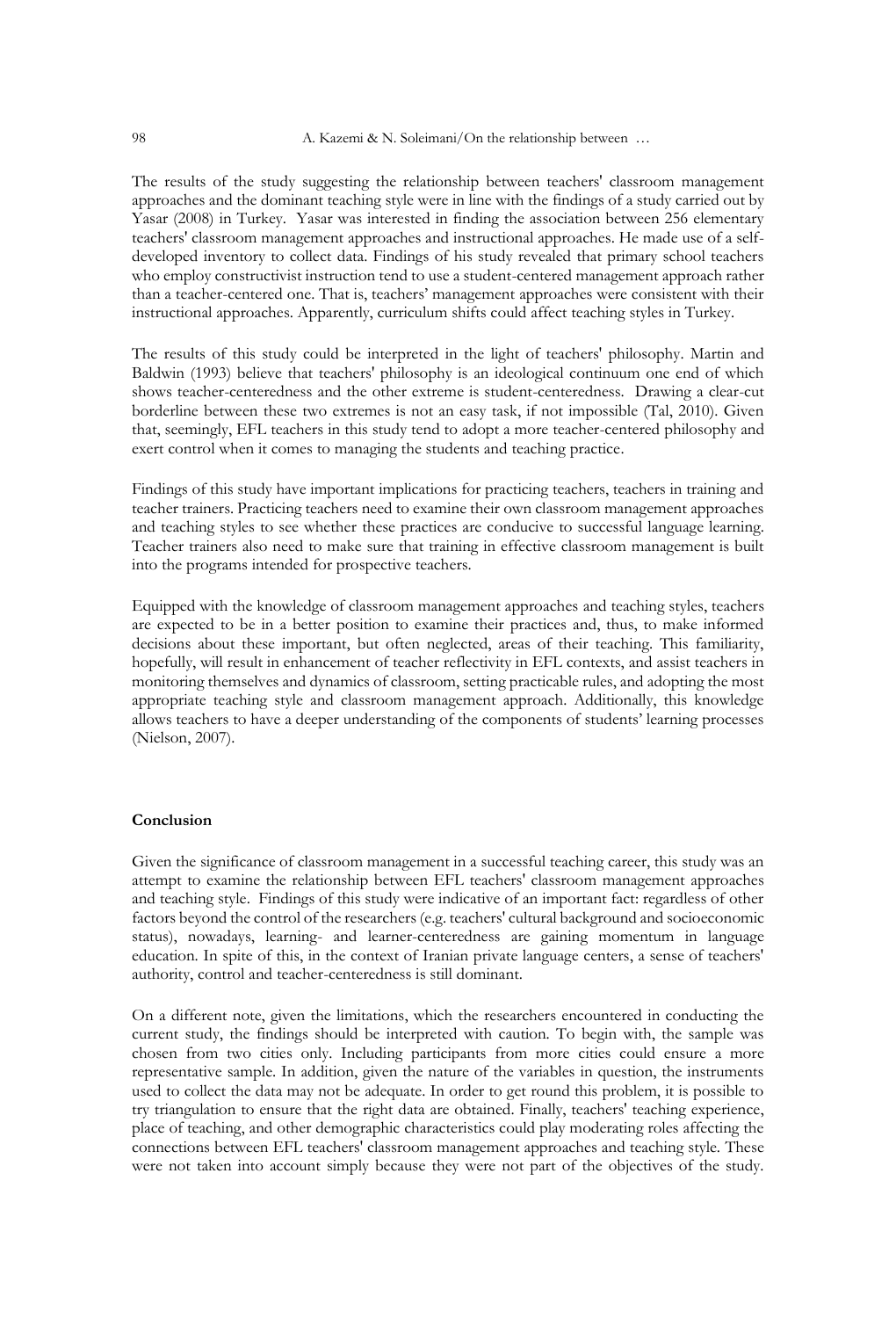Further studies are required to focus on other groups of EFL teachers (e.g. pre-service EFL teachers and EFL teachers working at high school and or university) and use other data collection instruments (observation, field notes, etc) to gain deeper insights into the problems addressed.

## **References**

- Ary, D., Jacobs, L., Sorensen, C., & Razavieh, A. (2010). *Introduction to research in education* (10th ed.). Canada: Wadsworth Publishing.
- Atai, M. R., & Mazlum, F. (2013). English language teaching curriculum in Iran: planning and practice. *The Curriculum Journal, 24*(3), 389-411.
- Aydın, B., & Bahçe, A. (2001). *Cases from STs*. Paper presented at the International ELT Conference-2001 on "Searching for Quality in ELT". Eastern Mediterranean University, Gazimagusa.
- Brew, R. (2002). Kolb's learning style instrument: Sensitive to gender. *Educational and Psychological Measurement, 62*, 373-90*.*
- Brophy, J. (1988). Educating teachers about managing classrooms and students. *Teaching and Teacher Education, 4*(1), 1-18.
- Brown, H. D. (2001). *Teaching by principles: An interactive approach to language pedagogy (*2nd ed.). New York: Longman.
- Brown, H. D. (2007). *Teaching by Principles: An Interactive Approach to Language Pedagogy* (3rd ed.) White Plains: Pearson.
- Burden, P. R. (2005)*. Powerful classroom management strategies: Motivating students to learn.* Canada: Corwin Press.
- Cohen, S. (1988). Psychosocial models of social support in the etiology of physical disease. *Health Psychology*, *7*, 269–297.
- Cohen, L. Manion, L. & Morrison, K. (2007). *Research methods in education.* New York: Rutledge.
- Cooper, C. (2001). Foreign language teaching style and personality. *Foreign Language Annals, 34*, 301- 316.
- Esmaeeli. M. (2002). Classroom management. *Roshd Journal*, *4*, 12-29. Available online: www.roshdmag.ir
- Evertson, C. M., & Weinstein, C. S. (2006). Classroom management as a field of inquiry. In C. M. Evertson & C. S. Weinstein (Eds.), *Handbook of classroom management: Research, practice, and contemporary issues* (pp. 3-15). Mahwah, N J: Lawrence Erlbaum Associates.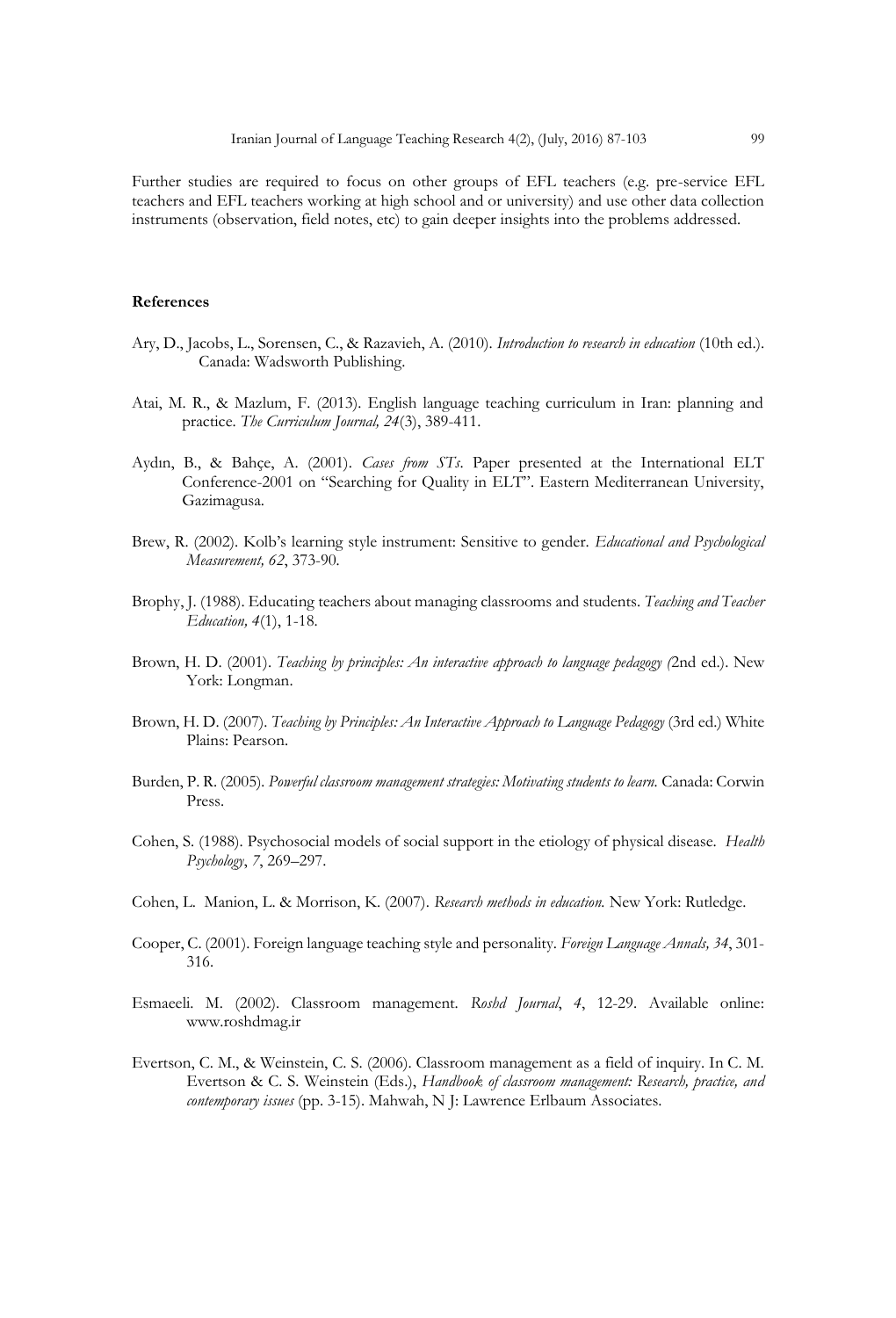- Faruji, L. (2012). Teachers' teaching styles at English language institutes in Iran. *International Journal of Social Sciences and Education*, *2*, 364-373.
- Fowler, J., & Sarapli, O. (2010). Classroom management: What ELT students expect. *Procedia-Social and Behavioral Sciences 3*, 94-97.
- Freeman, T., Anderman, L., & Jensen, J. (2007). Sense of belonging in college freshman at the classroom and campus levels. *Journal of Experimental Education, 75*, 203-220.

Good, T. L., & Brophy, J. E. (2003). *Looking in classrooms* (9th edition). Boston: Allyn and Bacon.

Grasha, A. F. (1996). *Teaching with style: A practical guide to enhancing learning by understanding teaching and learning styles*. San Bernadino: Alliance Publishers.

- Hamre, B. K., & Pianta, R. C. (2007). Learning opportunities in preschool and early elementary classrooms. In R. Pianta, M. Cox, & K. Snow (Eds.), *School readiness and the transition to kindergarten in the era of accountability* (pp. 49–84). Baltimore: Brookes.
- Harmer. J. (2007). *The practice of English language teaching* (4th ed.). Pearson: Longman.
- Kaplan, J., & Kies, A. (1995). Teaching styles and learning styles: Which came first? *Journal of Instructional Psychology*, *22*, 29-34.
- Kazemi, A., & Soleimani, N. (2013). On Iranian EFL teachers' dominant teaching style at private language centers. *International Journal of Language Learning and Applied Linguistics World (IJLLALW),4*(1), 193-202*.*
- Knowles, M. S. (1980)*. The modern practice of adult education: From pedagogy to andragogy.* New York: Cambridge Books.
- Korukcu, S. (1996). *An analysis of the problems of beginning teachers to develop an induction program for the Basic English departments of Turkish Universities*. (Unpublished Master's Thesis). Bilkent University, Ankara.
- Korthagen, F. A. J. (2004). In search of the essence of a good teacher: Towards a more holistic approach i teacher education. *Teaching and Teacher Education*, *20*, 77- 97.
- Linse, C., & Nunan, D. (2005). *Practical English language teaching*. US: McGraw-Hill.
- Martin, N. K., & Baldwin, B. (1993). *Validation of an inventory of classroom management style: Differences Between novice and experienced teachers*. Paper presented at the annual meeting of the American Educational Research Association, Atlanta, US.
- Martin, N. K., & Yin, Z. (1999). Beliefs regarding classroom management style: Differences between urban and rural secondary level teachers. *Journal of Research in Rural Education*, *15*(2), 101–105.
- Martin, N., Yin, Z., & Baldwin, B. (1998). Construct validation of the attitudes and beliefs on classroom control inventory. *Journal of Classroom Interaction, 33*(2), 6–15.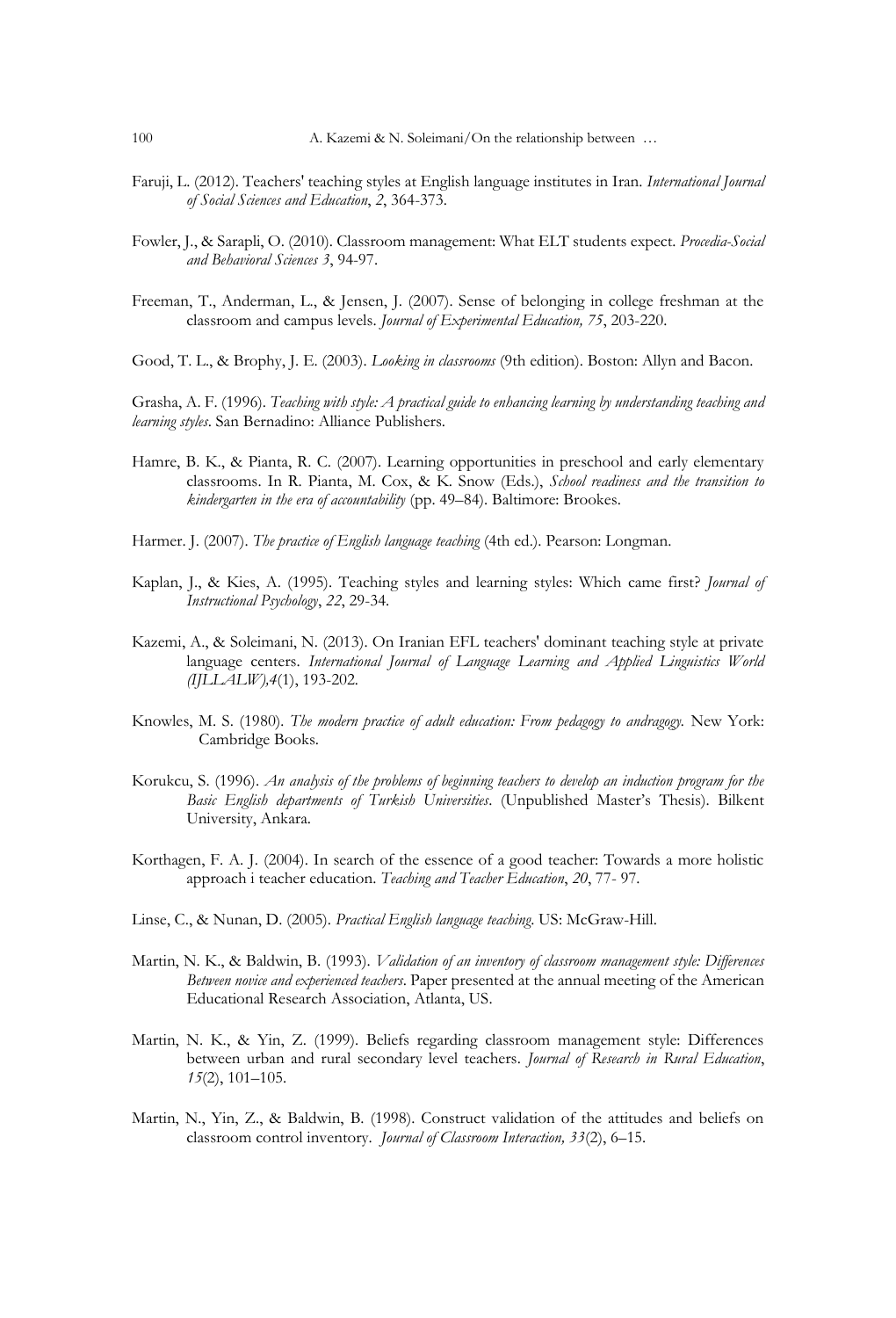- Martin, N. K., & Sass, D. A. (2010). Construct validation of the Behavior and Instructional Management Scale. *Teaching and Teacher Education*, *26* (5), 1124-1135.
- Marzano, R. J., & Marzano, J. S. (2003). The key to classroom management. *Educational Leadership, 61* (1), 6-13*.*
- Nielson, T. (2007)*. Implementation of learning styles in adult teaching: A suggestion for an approach.* Proceedings of the 12th Annual Conference of the European Learning Styles Information Network. Dublin, Ireland: Trinity College.
- Pishghadam, R., & Navari, S. (2010). Examining Iranian language learners' perceptions of language education in formal and informal contexts*: A quantitative study. Retrieved from*, [http://www.mjal.org/Journal/Examining.](http://www.mjal.org/Journal/Examining)
- Rahimi, M., & Asadollahi, F. (2012). On the relationship between Iranian EFL teachers' classroom management ordinations and teaching style. *Procedia-Social and Behavioral Sciences, 31*, 49-55.
- Rahimi, M., & Hosseini, F. (2012). EFL teachers' classroom discipline strategies: the students' perspective*. Procedia - Social and Behavioral Sciences 31*, 309 – 314.
- Rahimi, M., & Hoseini Karkami, F. (2015). The role of teachers' classroom discipline in their teaching effectiveness and students' language learning motivation and achievement: A path method. *Iranian Journal of Language Teaching Research 3*(1), 57-82.
- Riazi, A. M., & Candlin, C. N. (2014). Mixed-methods research in language teaching and learning: Opportunities, issues and challenges. *Language Teaching*, *47*,135-173.
- Riazi, A. M., & Razmjoo, S. A. (2006). On the teaching methodology of Shiraz EFL institutes. *Journal of social sciences and humanities, 23* (1), 58-70.
- Richards, J. C. (2002). 30 years of TEFL/TESL: a personal reflection. *RELC journal*, *33*, 1-35.
- Richards, J. C., & Rodgers, T. (2003). *Approaches and methods in language teaching*. Cambridge: Cambridge University Press.
- Ritter, J., & Hancock, D. R. (2007). Exploring the relationship between certification sources, experience levels, and classroom management orientations of classroom teachers. *Teaching and Teacher Education, 23*, 1206-1216.
- Rogers, C., & Freiberg, J. (1994). *Freedom to learn* (3rd Ed.). Upper Saddle River, NJ: Merrill Publishing.
- Sadeghi, K., & Richards, J. C. (2015). Teaching spoken English in Iran's private language schools: issues and options. *English Teaching: Practice & Critique*, *14* (2), 210-234.
- Soodak, L. (2003). Classroom management in inclusive settings. *Theory into Practice*, *42*(4), 327-333.
- Tal, C. (2010). Case studies to deepen understanding and enhance classroom management skills in preschool teacher training. *Early Childhood Education Journal, 38*, 143-152.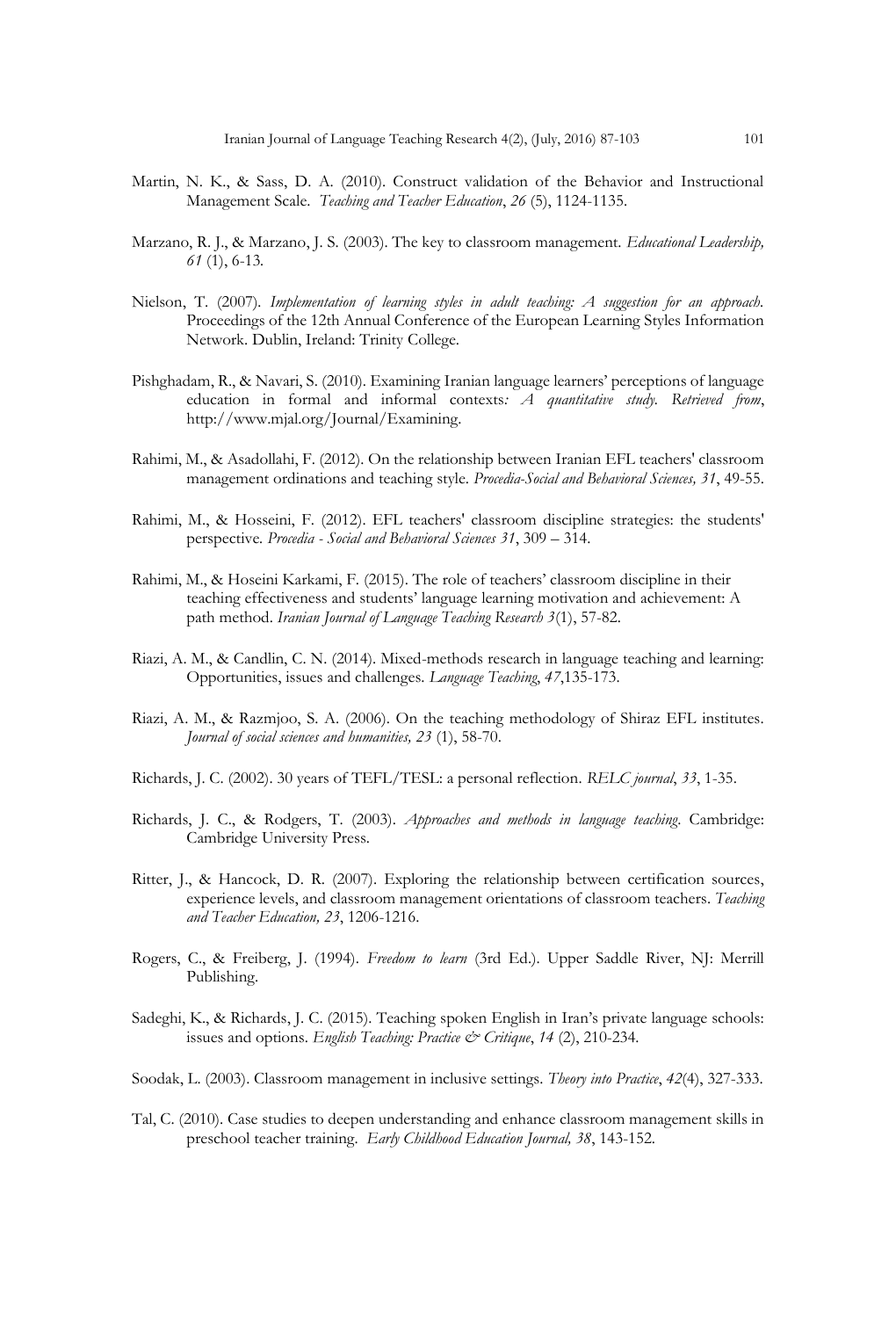- Ünal, Z., & Ünal, A. (2012). The impact of years of teaching experience on the classroom management approaches of elementary school teachers. *International Journal of Instruction, 5*  (2), 41-61.
- Wolfgang, C. H. (2005). *Solving discipline problems: Strategies for classroom teachers* (5th Ed.). Boston: Allyn and Bacon.
- Wolfgang, C. H., & Glickman, C. D. (1986). *Solving discipline problems: Strategies for Classroom teachers (2nd Ed.).* Boston: Ally and Bacon.
- Woolfolk Hoy, A. E., & Weinstein, C. S. (2006). Student and teacher perspectives in classroom management. In Carol M. Evertson, & Carol S. Weinstein's (Eds.), *Handbook of classroom Management: Research, practice, and contemporary issues* (pp. 685-709). Mahwah, NJ: Lawrence Erlbaum Associates.
- Wright, T. (2005). *Classroom management in language education.* New York: Palgrave.
- Yasar, S. (2008). *Classroom management approaches of primary school teachers*. Unpublished master's thesis, Middle East Technical University, Ankara, Turkey.
- Yazdanmehr, E., & Akbari, R. (2015). An expert EFL teacher's class management. *Iranian Journal of Language Teaching Research*, *3* (2), 1-13.
- Yılmaz, H., & Çavaş, P. (2008). The effect of teaching practice on pre-service elementary teachers' science teaching efficacy and classroom management beliefs. *Eurasia Journal of Mathematics, Science and Technology Education, 4*(1), 45-54.
- Zhou, W., & Li, G. (2015). Chinese language teachers' expectations and perceptions of American students' behavior: Exploring the nexus of cultural differences and classroom management. *System*, *49*, 17-27.

**Ali Kazemi**, Associate Professor of Applied Linguistics in Yasouj University, received his Ph. D. from the University of New South Wales, Australia. He has authored 21 articles on teaching English and has supervised more than 20 M. A. theses. His interests include language pedagogy, language assessment and conversation analysis.

**Neda Soleimani** is currently a Ph. D. student of Applied Linguistics at Shiraz University. She received her M. A. in TEFL from Yasouj University. Her research interests include teacher education, classroom discourse, ESP and psycholinguistic studies. She has taught language courses in both public and the private sectors.